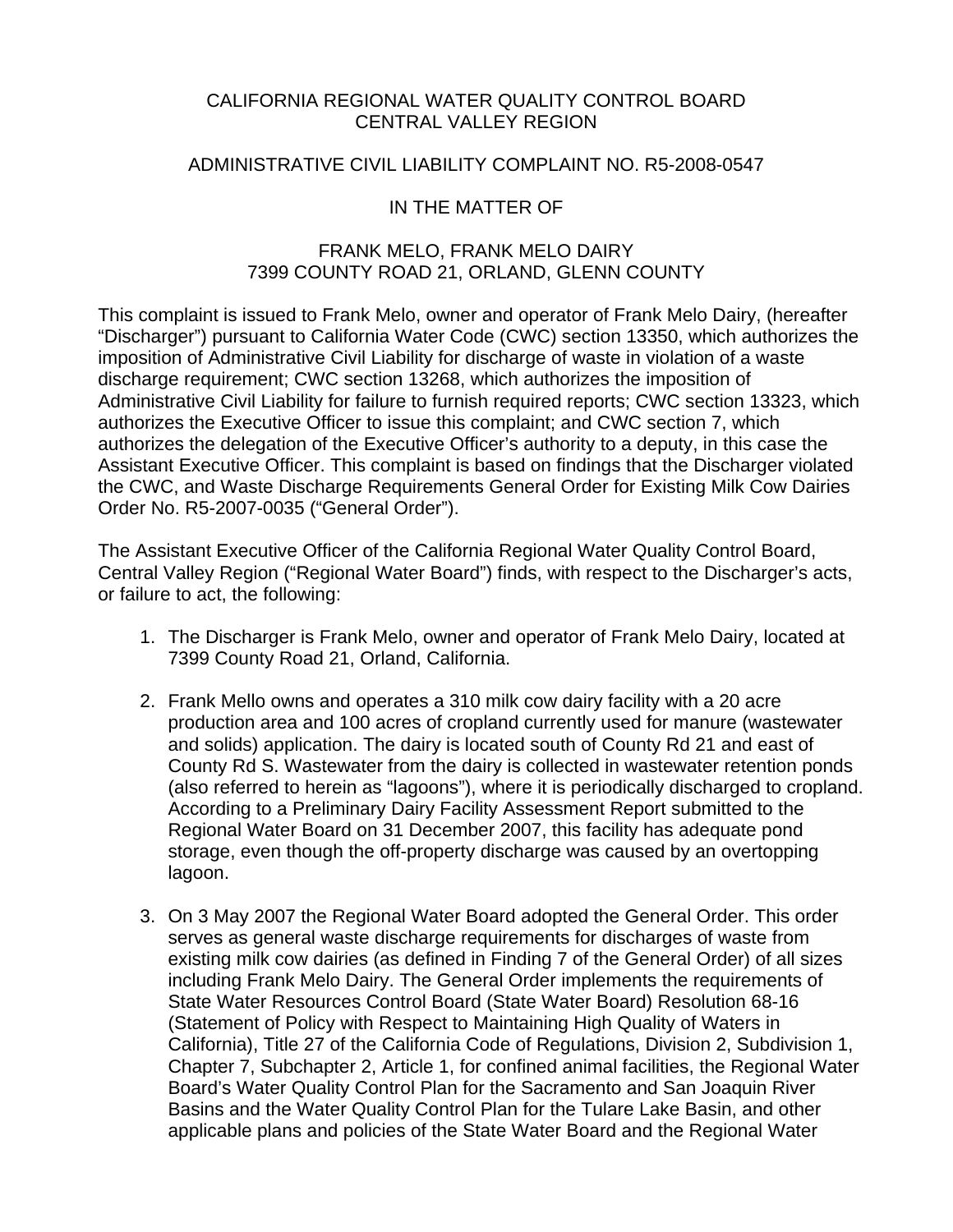Board. The Frank Melo Dairy was notified of its coverage under the General Order on 30 June 2007.

- 4. On 6 February 2008, Department of Fish & Game conducted an investigation concerning wastewater in a canal along County Rd 24. It was determined that Frank Melo Dairy was the source of the discharge. Frank Melo Dairy has three (3) wastewater retention ponds on the property. The middle lagoon had overflowed into a ditch located west of it. The ditch runs south and then east along the south end of the cropland. The discharge had reached the end of the cropland and then continued south and into the canal at County Rd 24, which empties into the Sacramento River. Regional Water Board staff conducted a follow up site-inspection on 7 February 2008 and it was noted that the overflow from the lagoon was sufficient to create a two (2) foot wide swale in the soil connecting the lagoon to the ditch. According to the Priority Reporting of Significant Events Report submitted by Frank Melo on 18 March 2008, approximately 1400 gallons of wastewater left the property. The 7 February 2008 inspection disclosed that none of the three lagoons on the dairy had the one foot (1) of freeboard required under the General Order. In addition, none of the fields had a tailwater return system which would prevent wastewater applied to cropland from leaving the property.
- 5. On 6 February 2008, six (6) water samples were collected by Department of Fish and Game, and tested by Fish and Wildlife Water Pollution Control Laboratory. All but the sample collected up gradient from the discharge were determined to be deleterious to aquatic organisms living in waters of the state.

| <b>Sample</b><br>Identification/<br>Location                       | <b>Date</b> | <b>Time</b> | EC<br>$\mu$ s/cm | <b>PH</b> | Temp<br>(Celsius) | <b>Undissociated</b><br>Ammonia as<br>NH <sub>3</sub> mg/L<br>(should not<br>exceed .02<br>mg/L) | Ammonia as N<br>mg/L (Should<br>not exceed .1 -<br>4 mg/L) |
|--------------------------------------------------------------------|-------------|-------------|------------------|-----------|-------------------|--------------------------------------------------------------------------------------------------|------------------------------------------------------------|
| 1. Drain Up<br>gradient South<br>Side of<br><b>Property</b>        | 2/6/08      | 16:17       | 6814             | 8.79      | 12.7              | .016                                                                                             | .107                                                       |
| 2. Field Ditch<br><b>South Side Into</b><br><b>Dairy</b>           | 2/6/08      | 16:25       | 6263             | 7.55      | 10.3              | 3.26                                                                                             | 398                                                        |
| 3. Lagoon<br><b>Overflow Into</b><br>Drain                         | 2/6/08      | 17:46       | 6505             | 7.23      | 10.0              | 1.52                                                                                             | 396                                                        |
| 4. Lagoon                                                          | 2/6/08      | 17:48       | 6468             | 7.43      | 12.2              | 2.81                                                                                             | 390                                                        |
| 5. Canal South<br><b>Side County</b><br>Road 21 (East of<br>$I-5)$ | 2/6/08      | 18:01       | 1147             | 8.40      | 11.7              | 5.92                                                                                             | 96.0                                                       |
| 6. Drain (North<br>of County Road<br>24)                           | 2/6/08      | 18:47       | 4990             | 8.18      | 10.1              | 8.71                                                                                             | 259                                                        |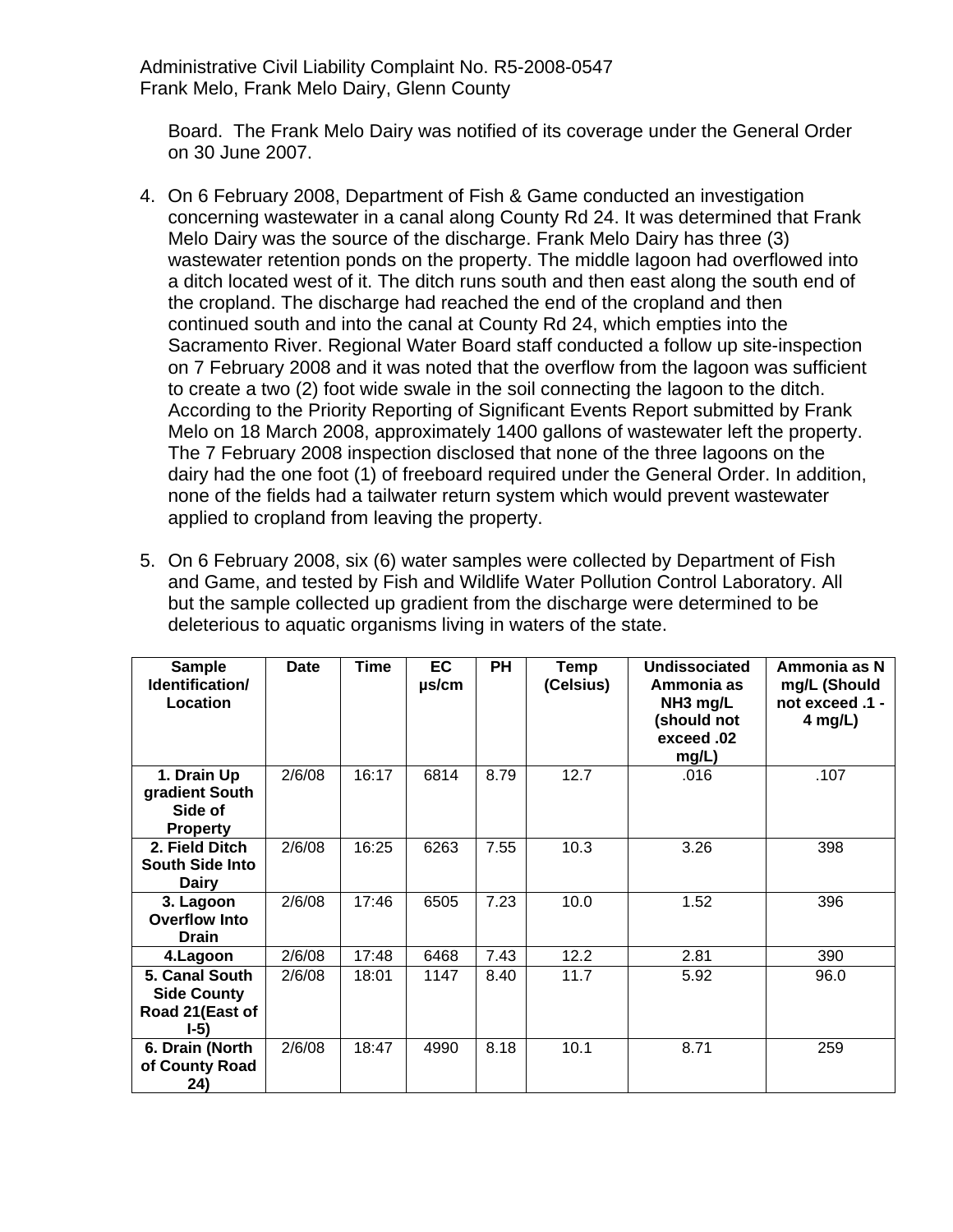- 6. On 7 March 2008 Regional Water Board staff issued the Discharger a written Notice of Violation letter, giving notice of the violations that have led to the issuance of this complaint.
- *7.* CWC section 13323 states, in part:

"Any executive officer of a regional board may issue a complaint to any person on whom administrative civil liability may be imposed pursuant to this article. The complaint shall allege the act or failure to act that constitutes a violation of law, the provision authorizing civil liability to be imposed pursuant to this article, and the proposed civil liability."

CWC section 7 permits the Assistant Executive Officer to exercise the power to issue such a complaint.

8. CWC section 13350 states, in part:

"Any person who…in violation of any waste discharge requirements, waiver condition, certification, or other order or prohibition issued, reissued, or amended by a regional board or the state board, discharges waste, or causes or permits waste to be deposited where it is discharged into waters of the state…shall be liable civilly . . .."

The relevant penalty provisions of the statute at §13350(e) provide that: "[A] regional board may impose civil liability administratively . . . either on a daily basis or on a per gallon basis, but not both. (1) The civil liability on a daily basis may not exceed five thousand dollars (\$5,000) for each day the violation occurs. . . . (2) The civil liability on a per gallon basis may not exceed ten dollars (\$10) for each gallon of waste discharged."

9. General Order Prohibition A.4 states:

"The collection, treatment, storage, discharge, or disposal of wastes at an existing milk cow dairy that results in (1) discharge of waste constituents in a manner which could cause degradation of surface water or groundwater except as allowed by this order, (2) contamination or pollution of surface or groundwater, or (3) a condition of nuisance (as defined by the California Water Code section 13050) is prohibited."

This provision is designed to prevent waste discharges that could affect the quality of the waters of the state and create nuisances. The discharge of wastewater from the wastewater retention pond into the canal, observed by Regional Water Board staff on 6 February 2008, constituted a violation of Prohibition A.4 of the General Order and therefore is in violation of [a] Waste Discharge Requirement as specified in CWC section 13350.

- 10. By discharging waste into the irrigation canal, the Discharger **"discharge[d] waste**, or cause[d] or permitte[d] waste to be deposited where it is discharged into the waters of state" under CWC section 13350.
- 11. Monitoring and Reporting Program No. R5-2007-0035 ("MRP") was issued pursuant to CWC Section 13267 and is incorporated into the General Order at Provision E3. CWC section 13268 provides that: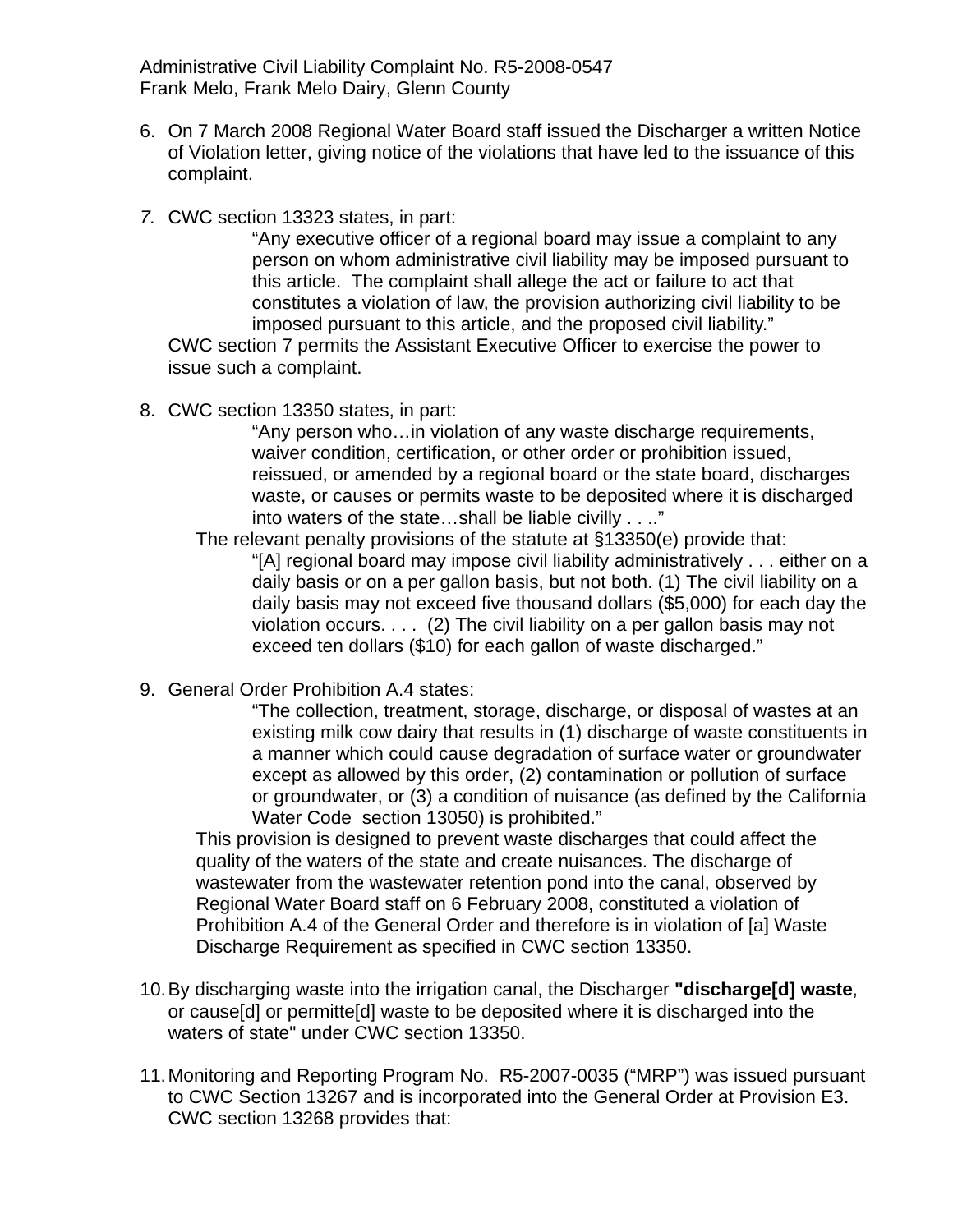> "Any person failing or refusing to furnish technical or monitoring program reports as required by . . . Section 13267 . . . may be liable civilly . . .. Civil liability may be administratively imposed by a regional board . . . in an amount which shall not exceed one thousand dollars (\$1,000) for each day in which the violation occurs."

- 12. Section C of the MRP, under "Priority Reporting of Significant Events," requires the discharger to report "any noncompliance that endangers human health or the environment or any noncompliance with Prohibitions A.1, A.2, A.3, A.4, A.5, A.8, A.9, A.10, A.11, and A.12 in the [General] Order." In relevant part, the discharger must submit a written report to the Regional Water Board within two weeks of becoming aware of the incident. The report must contain a description of the noncompliance, its causes, duration, and the actual or anticipated time for achieving compliance. The report must include complete details of the steps that the Discharger has taken or intends to take, in order to prevent recurrence. The Discharger became aware of the incident at the latest on 6 February 2008 when Regional Water Board staff inspected the discharge. The Discharger was required to submit a written report within two weeks of that date on 20 February 2008. The report was not received by the Regional Water Board until 18 March 2008, 27 days late.
- 13.**Maximum Civil Liability for Discharge to Irrigation Canal:** Per CWC section 13350 maximum civil liability for the discharge to the irrigation canal is fourteen thousand dollars  $(\$10 \times 1,400$  gallons =  $\$14,000$ ).
- 14.**Minimum Civil Liability for Discharge to Irrigation Canal**: There is no minimum civil liability amount in accordance with CWC section 13350.
- 15.**Maximum Civil Liability for Failure to Submit Report:** Per CWC section 13268, the maximum civil liability for the failure to submit the written report is twenty-seven thousand dollars (\$1,000 x 27 days = \$27,000).
- 16.**Minimum Civil Liability**: There is no minimum civil liability amount in accordance with CWC section 13268.
- 17.**Total Maximum Civil Liability:** The total maximum civil liability is forty-one thousand dollars  $(\$14,000 + \$27,000 = \$41,000)$ .
- 18. CWC section 13327 states:

"In determining the amount of civil liability, the regional board, and the state board upon review of any order pursuant to Section 13320, shall take into consideration the nature, circumstance, extent, and gravity of the violation or violations, whether the discharge is susceptible to cleanup or abatement, the degree of toxicity of the discharge, and, with respect to the violator, the ability to pay, the effect on ability to continue in business, any voluntary cleanup efforts undertaken, any prior history of violations, the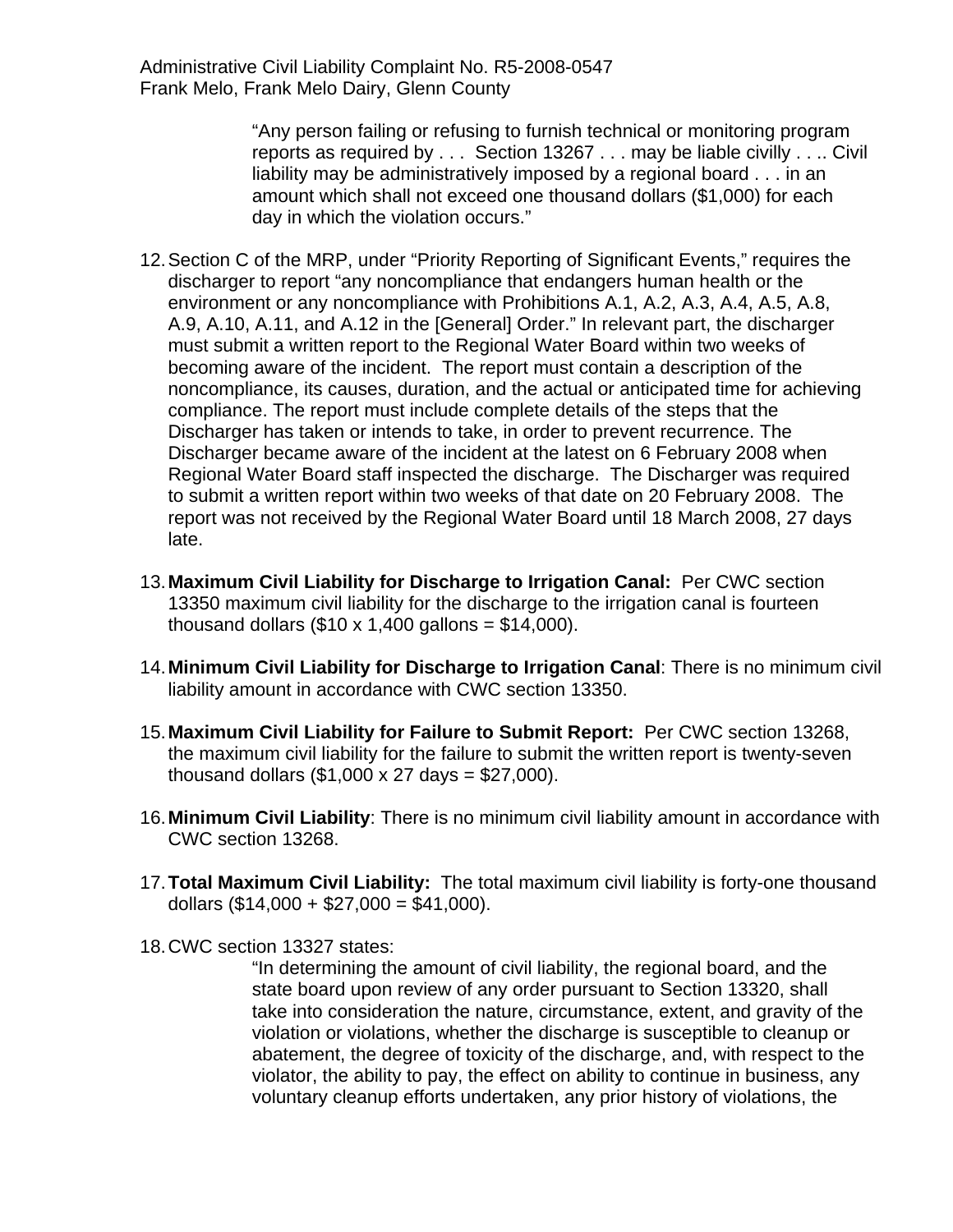> degree of culpability, economic benefit or savings, if any, resulting from the violation, and other matters as justice may require."

- 19. After fully considering all the factors specified in CWC 13327, the Regional Water Board proposes to impose Administrative Civil Liability in the amount of **eight thousand dollars** (**\$8,000)**.
- 20. Issuance of this Administrative Civil Liability Complaint is exempt from the provisions of the California Environmental Quality Act (Pub. Resources Code § 21000 et seq.), in accordance with California Code of Regulations, title 14, section 15321 (a) (2).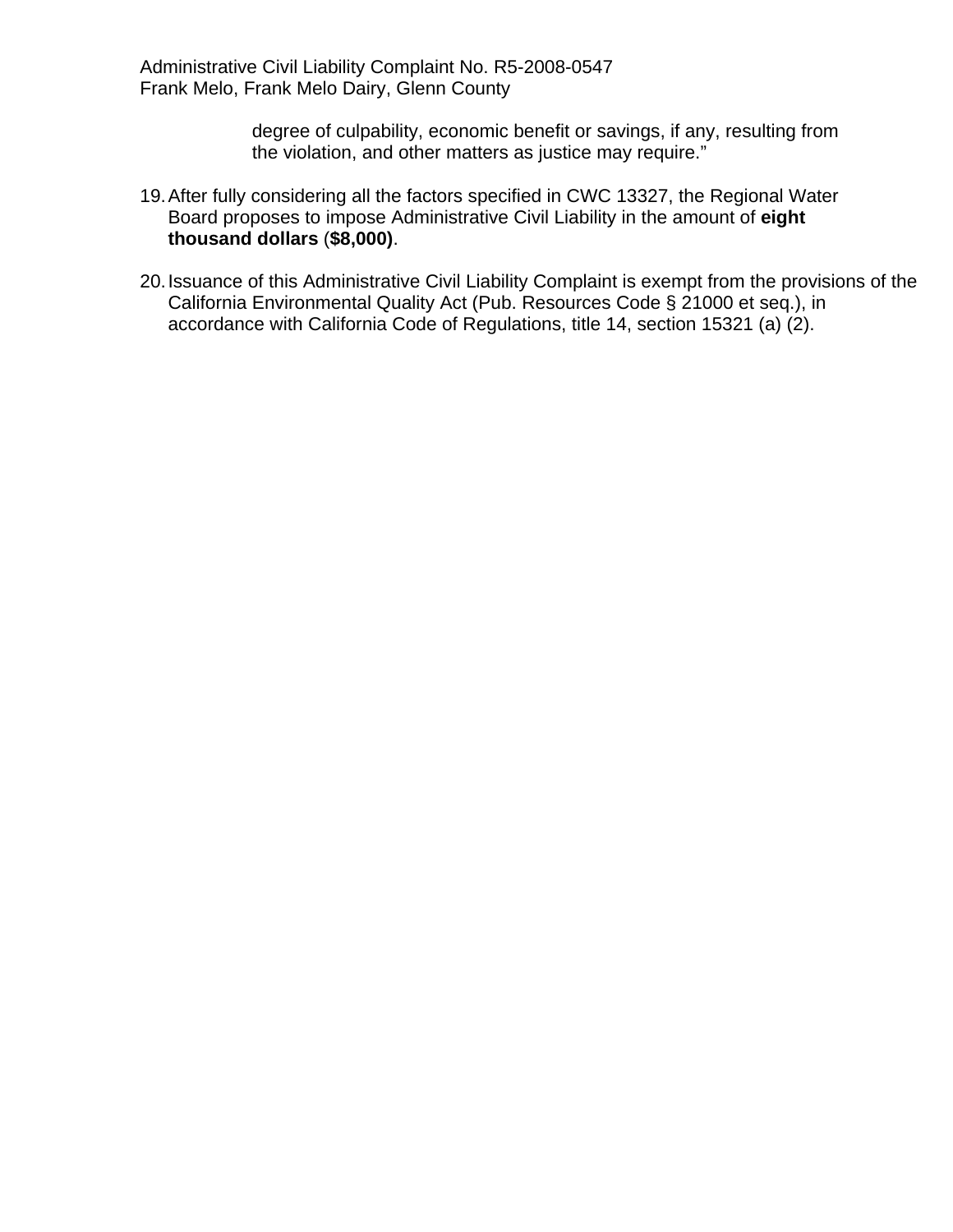# **FRANK MELO AND FRANK MELO DAIRY ARE HEREBY GIVEN NOTICE THAT:**

- 1. The Assistant Executive Officer of the Regional Water Board proposes that the Discharger be assessed an Administrative Civil Liability in the amount of **eight thousand dollars (\$8,000).**
- 2. A hearing on this matter will be held at the Regional Water Board meeting scheduled on **11/12 September 2008**, unless the Discharger agrees to complete the following by **11 August 2008**:
	- a) Waive the hearing by completing the attached form and returning it to the Regional Water Board; and
	- b) Pay the proposed civil liability of **eight thousand dollars (\$8,000)** in full.
- 3. If a hearing on this matter is held, the Regional Water Board will consider whether to affirm, reject, or modify the proposed Administrative Civil Liability, or whether to refer the matter to the Attorney General for recovery of judicial civil liability.

JACK DEL CONTE Assistant Executive Officer

> 11 July 2008 Date